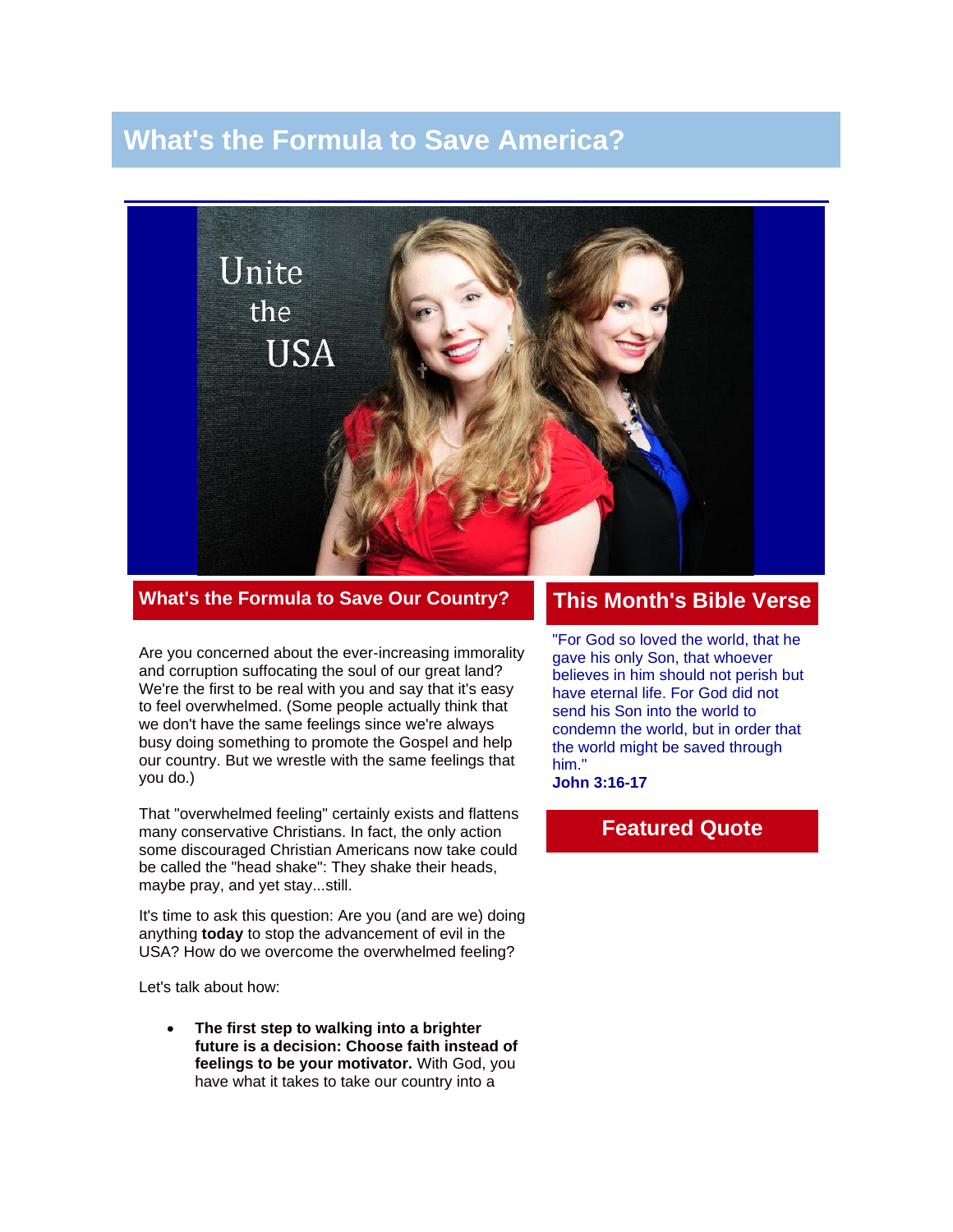brighter future! Let confident faith in Christ rule your daily planner instead of cowering feelings. Learn to ignore the "overwhelmed feeling" and instead replace it with overwhelming faith by making a choice to obey God --whether you feel like it or not.

Since we know that overwhelmed feeling, we wanted to help others overcome it through Christ. That's why we do what we do. We can all be overcomers through Christ! (Learn how to know Him by [clicking here.](http://prayingpals.org/knowgod.html)) Repentance of sin and acceptance of God's Son always precedes the climax when a battle is won!

But, yes, sometimes we all feel like the psalmist: "I am overwhelmed with indignation, for my enemies have disregarded your words." (Psalm 119:139, NLT)

**We must trade the bad overwhelmed feeling for the good kind**: "I am overwhelmed with joy in the Lord my God! For he has dressed me with the clothing of salvation and draped me in a robe of righteousness. I am like a bridegroom dressed for his wedding or a bride with her jewels." (Isaiah 61:10, NLT)

• **Also, in order to trade the bad overwhelmed feeling for the good kind, we must focus on Christ and take action even when we don't feel like it.** We wrote a book in response to this great need to inspire action in spite of feeling overwhelmed. Allow us to share how to overcome that overwhelmed feeling and instead encourage and catalyze positive action. We worked hard, researched a lot, and write a "common sense Christian" book entitled, *[Unite](http://unitetheusa.org/id56.html)  [the USA: Discover the ABCs of Patriotism](http://unitetheusa.org/id56.html)*. In our book, we share history and how to make history. Instead of just covering the problems in our nation, we shared over 100 easy, applicable ways that anyone can help turn our country around.

So, what's the formula to get our country back on track? We believe that this is the formula:



#### "It is when a people forget God that tyrants forge their chains." **-Patrick**

**Henry,** *Revolutionary General, Legislator, Ratifer of the U.S. Constitution, Governor of Virginia*

### **Featured Founding Father**



**James Wilson** (September 14, 1742 - August 21, 1798) was one of the Founding Fathers of the United States and a signer of the Declaration of Independence. He was elected two times to the Continental Congress. At that time, he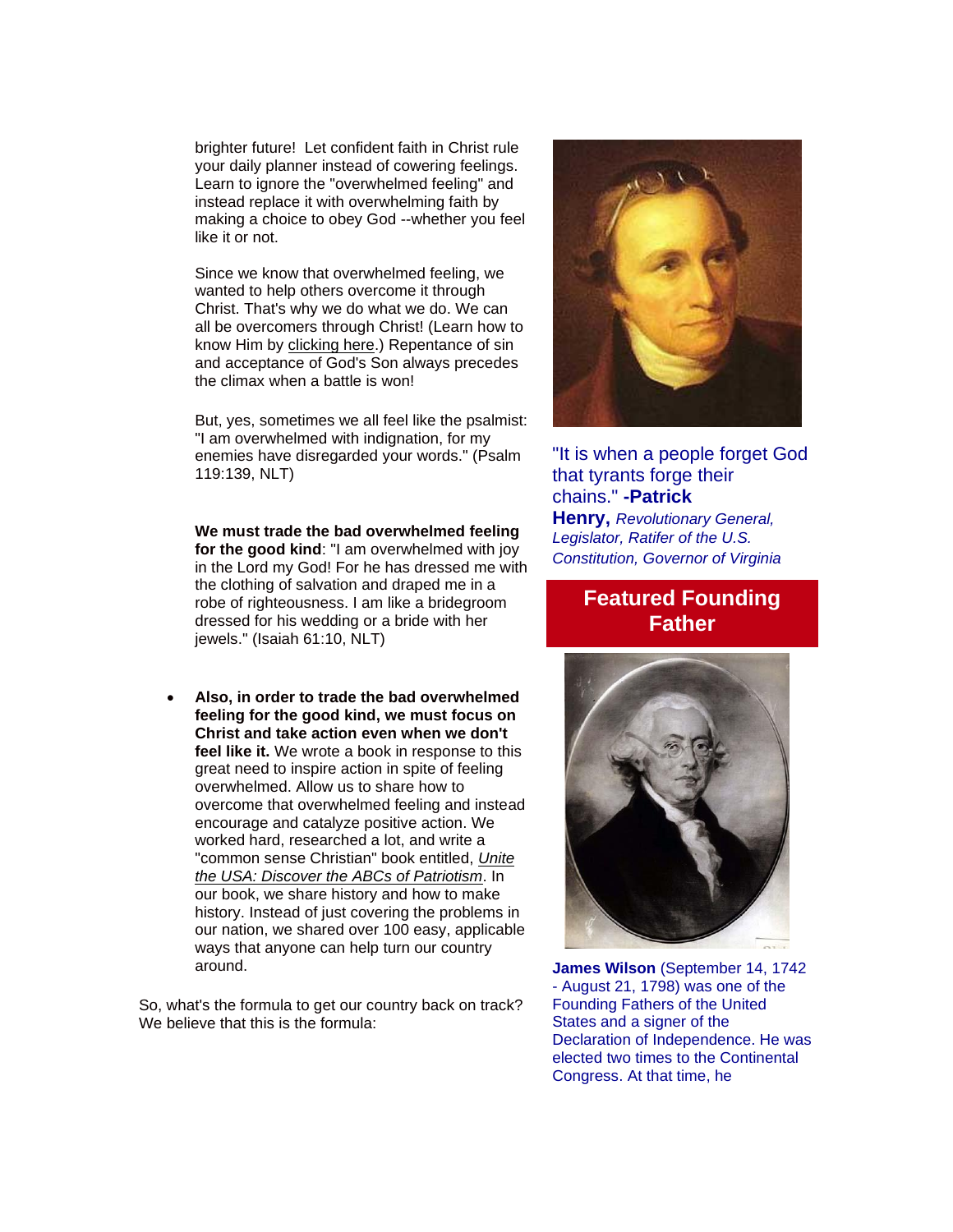#### *Serious Prayer + The Lord's Help + Obedient Action = Positive Change*

Remember, it all starts with each one of us...including *you*. It's not just about the other guy. We each must do something. Be an example of an active citizen to your family, friends, and community --even if you make a goal of doing just one thing a month. Here are two Bible verses that inspire us forward:

- *Psalm 33:12: "Blessed is the nation whose God is the Lord..."*
- *2 Chronicles 7:14: "If my people, which are called by my name, shall humble themselves, and pray, and seek my face, and turn from their wicked ways; then will I hear from heaven, and will forgive their sin, and will heal their land."*

This month, we're featuring a gripping article by Dr. Jerry Newcombe. It is called *Threats to Freedom in "the Land of the Free"* and it informs the reader about a very critical topic facing the nation: religious persecution within the USA. Please read it. The article will open your eyes.

Please read *[Unite the USA](http://unitetheusa.org/id56.html)* and learn how you can help. Our country depends on you. **We must unite and act as a team to save our freedoms and America.**

We must change from being on a "campaign to complain" about our country's current state and instead embark on a campaign to gain: Gain God's version of positive change and a bright future! Thank you and God bless you.

Sincerely, Carrie and Stacie Stoelting Founders of [Unite the USA](http://unitetheusa.org/index.html)

#### **Make America Strong**

*Learn what you can do to help the USA. Read ["Unite the](http://unitetheusa.org/id56.html)  [USA: Discover the ABCs of Patriotism"](http://unitetheusa.org/id56.html). Endorsed by leaders like Rick Santorum, Mike Huckabee, Mat Staver, Jerry Newcombe, Pat Boone and many more.* [Click here](http://unitetheusa.org/id56.html) to get your copy.

represented Pennsylvania and he was a major force in drafting the U.S. Constitution. James Wilson was one of the six U.S. Supreme Court justices originally appointed by George Washington.

#### **Order Now**



*Discover the ABCs of Patriotism* is a new book by **Stacie Ruth and Carrie Beth Stoelting**. It's a book that empowers patriots to make a big difference in the

land we love. With 100+ ways to make a positive difference in America, *Unite the USA* is a musthave tool for patriots. *Unite the USA* will inspire and educate Americans to defend faith and freedom. (Important Note: All proceeds go to fund the mission of UnitetheUSA.org.) [Order it here](http://unitetheusa.org/id56.html)  [today!](http://unitetheusa.org/id56.html)

*In God We Still Trust* **A CD by Stacie and Carrie Stoelting**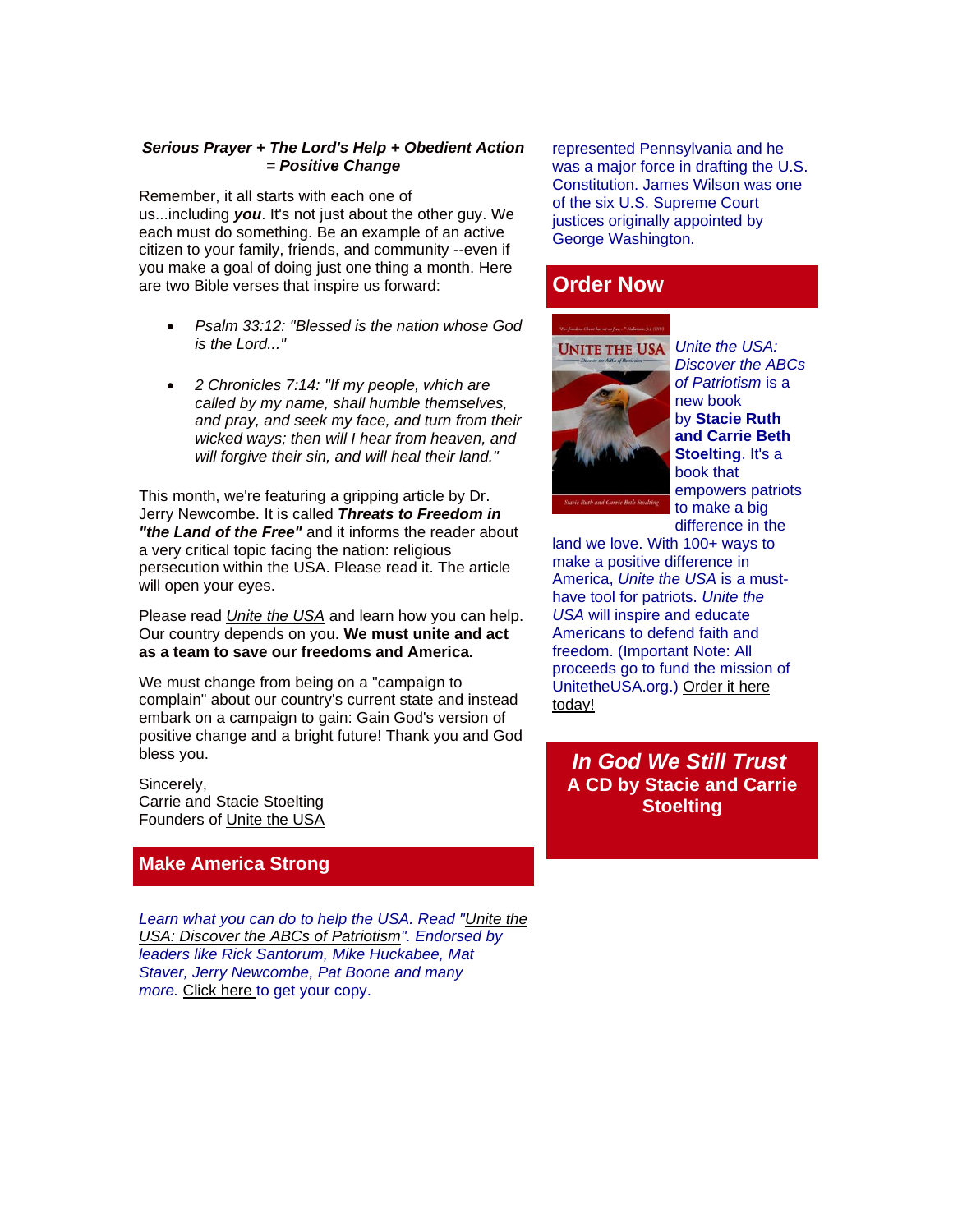

# **Threats to Freedom in "the Land of the Free"**

By [Dr. Jerry Newcombe](http://www.jerrynewcombe.com/)



Every week there is a new story of Judeo-Christian values under fire. A high school football coach in trouble for saying prayers. A Christmas program at school that dares to mention the reason for the season. A Christian baker being sued for being unwilling to violate her conscience.

The move to censor God from society is all too familiar to a man who grew up in an atmosphere of forced atheism. As a child, all he ever wanted was to live in "the land of the free."



Per request from veterans who love patriotic and inspiring music sung by Stacie and Carrie, *[In God We Still](http://unitetheusa.org/id56.html)  [Trust](http://unitetheusa.org/id56.html)* was recorded. From the National Anthem to "God Bless America" you will be inspired and uplifted about our God-given freedoms. All proceeds go to Unite the USA. Help promote faith and freedom in America. Your support is important and appreciated. [Buy or](http://unitetheusa.org/id56.html)  [download a copy today.G](http://unitetheusa.org/id56.html)od bless you as you celebrate the red, white, and blue!

### **Featured Author**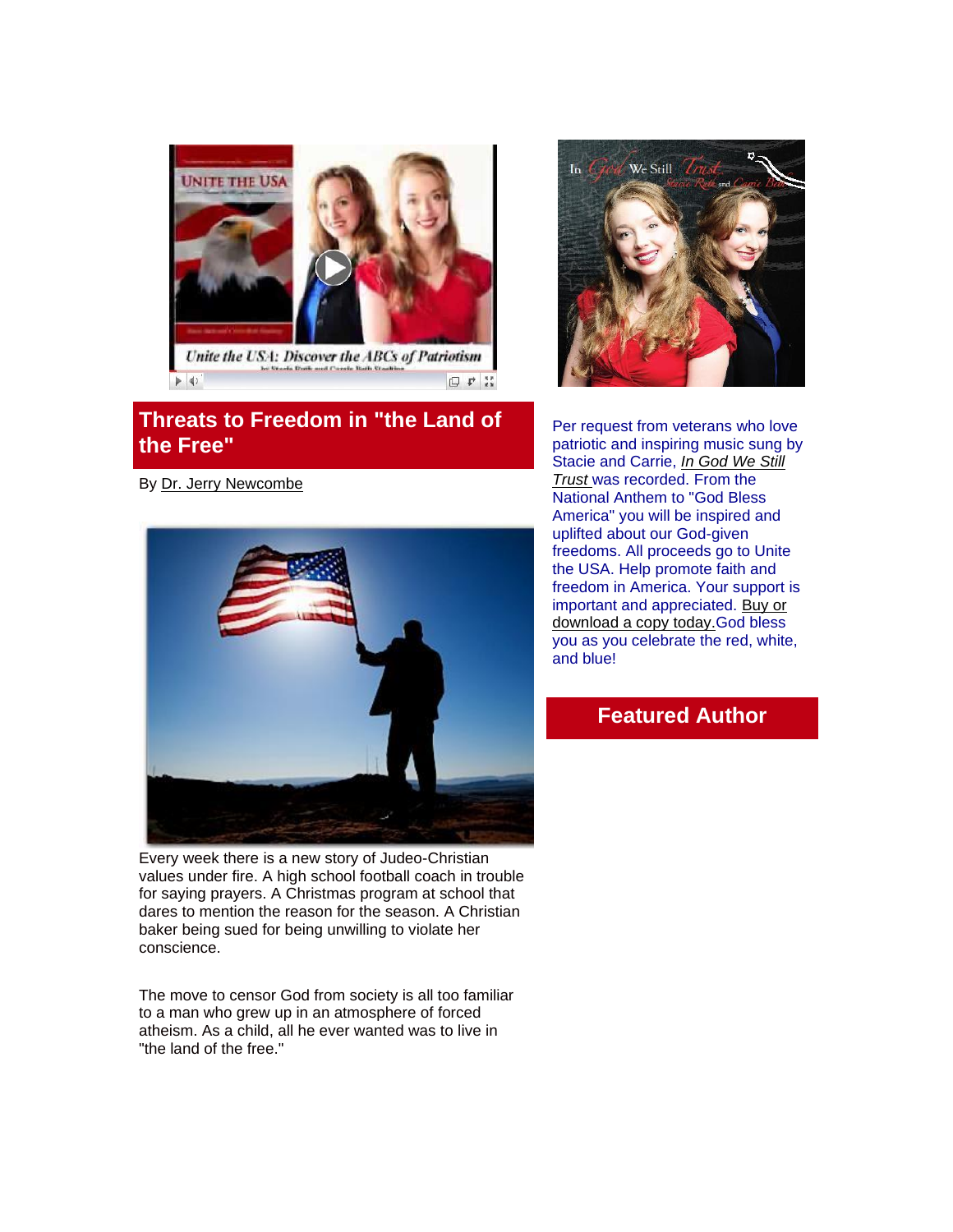

Harry Mihet

#### [Horatio \(Harry\)](http://www.jerrynewcombe.com/vocal-point-harry-mihet/)

[Mihet](http://www.jerrynewcombe.com/vocal-point-harry-mihet/) grew up as the son of an evangelical pastor in Communist Romania. He knew firsthand what it is like to live under complete tyranny.

In 1990, when he was 12, the day came when Harry and his family were able to emigrate from Romania to America. His first act in

this country was to get down and kiss the ground in thanks to God. Finally, the land of the free.

That was twenty-five years ago. Fast forward to today where Harry serves as Senior Litigation Counsel for Mat Staver's Liberty Counsel. Harry deals with all kinds of cases where Christians are losing their rights to practice their religion in a land which has a constitutional right to religion.

In an interview, Harry once told me, "I grew up in Communist Romania under a regime that was determined to control every aspect of your life, from the cradle to the grave---what you thought, what you believed, who you worshiped and how you worshiped."

And today in modern America? Says Harry: "You see a big government that is trying to control every aspect of the people life and to cause them to be dependent on the government." And freedom is lost as a consequence.

His pastor father dealt with tyranny: "Growing up, I saw him arrested and taken to jail and interrogated, and persecuted for doing nothing more than speaking the truth and speaking the truth to power. I see some of those same things happening right now in the work that Liberty Counsel is doing each and every day across the country."

He adds: "I represented two individuals in Pensacola, Florida, who were brought up on charges for criminal contempt because they simply said a blessing over their meal in a public school. [I'm] not talking about China or Communist Romania---but in Pensacola, this decade, people were brought up on trial as criminals for uttering



Dr. Jerry Newcombe serves as the co-host, a columnist, and a spokesperson for D. James Kennedy Ministries, founded by the late Dr. D. James Kennedy. Jerry has produced or co-produced more than 60 one hour television specials that have aired nationwide. Jerry is the author or co-author of twenty-five books, at least two of which have been bestsellers, *George Washington's Sacred Fire* (with Dr. Peter Lillback) and *What If Jesus Had Never Been Born?* (with Dr. Kennedy) and *Doubting Thomas? The Life and Legacy of Thomas Jefferson* (with Mark Beliles). Jerry has appeared on numerous talk shows as a guest, including *Politically Incorrect with Bill Maher* (4x), Janet Parshall's America, Point of View, the Moody radio network, TBN, the Fox News Channel, the Fox Business Channel, C-Span2's "Book Notes," etc. Jerry hosts a weekly radio program on Christian radio, "GraceFM," www.gracenetradio.com, Thursdays,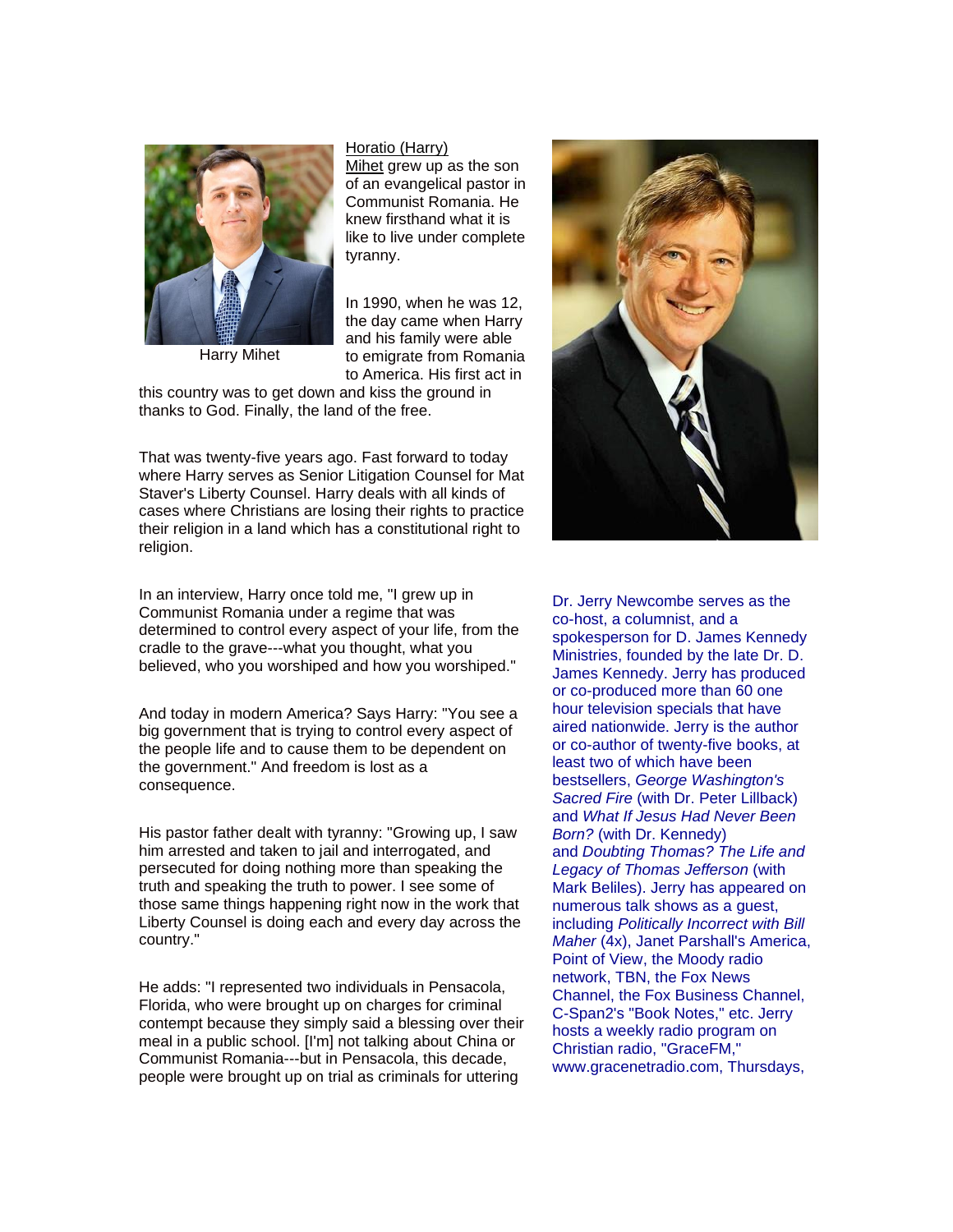the name of Jesus Christ in a public school. It's like déjà vu all over again."

Today, we are rightfully concerned about schoolbullying, although even that message is sometimes being hijacked by an agenda of political correctness. But Harry knows true bullying---even at the hands of school authorities themselves.

The Communists would assign special classes with mandatory attendance on Sunday mornings in order to make sure no student went to church.

Harry notes, "Well, we refused to comply, we refused to go to school on Sunday. On Monday when we showed up at school, they would have school-wide assemblies much like we have in the United States, except the attraction of the day was to single-out those 'Christians;' they called us the 'repenters.'"

He says, "They would bring us out in front of the assembly and invite the entire school to point fingers at us, to make fun of us, even to throw things and to spit on us because we had not conformed to the conduct that the Communists had imposed." The authorities were the bullies, as well as his fellow students. And the reason? Harry went to church.

Harry says, "In modern America today, we are living in an age, where people are no longer allowed to think certain things and to express certain things. It's truly the Orwellian times of, you know, *1984...*Where there is a price to pay if you conform your life and your thoughts and your behavior to a certain moral code, that is no longer allowed in the land of the free."

Harry provides some examples: "We see those same exact things happening today in this country, where unless you fully approve and condone of the homosexual lifestyle, unless you renounce your convictions and fund abortion with your dollars as a business. Unless you do all of these things that are being imposed upon you by the government, then you are going to be shut out; you're going to be taken to court. You are going to be penalized and ultimately bankrupted, because you chose not to worship at the altar of Nebuchadnezzar."

12-1 PM Eastern time. Jerry is happily married with two children and a grandchild. The Newcombes reside in South Florida.

### **Booking Info**



Celebrate the true spirit of America with Carrie Beth and Stacie Ruth. Book Stacie and Carrie for concert

or conference! Email [info@unitetheusa.org](mailto:info@unitetheusa.org) for more information.

# **Share and Sign Up**

Be sure to share this edition with your friends. Sign up for Unite the USA's free monthy email [here!](http://unitetheusa.org/id2.html)